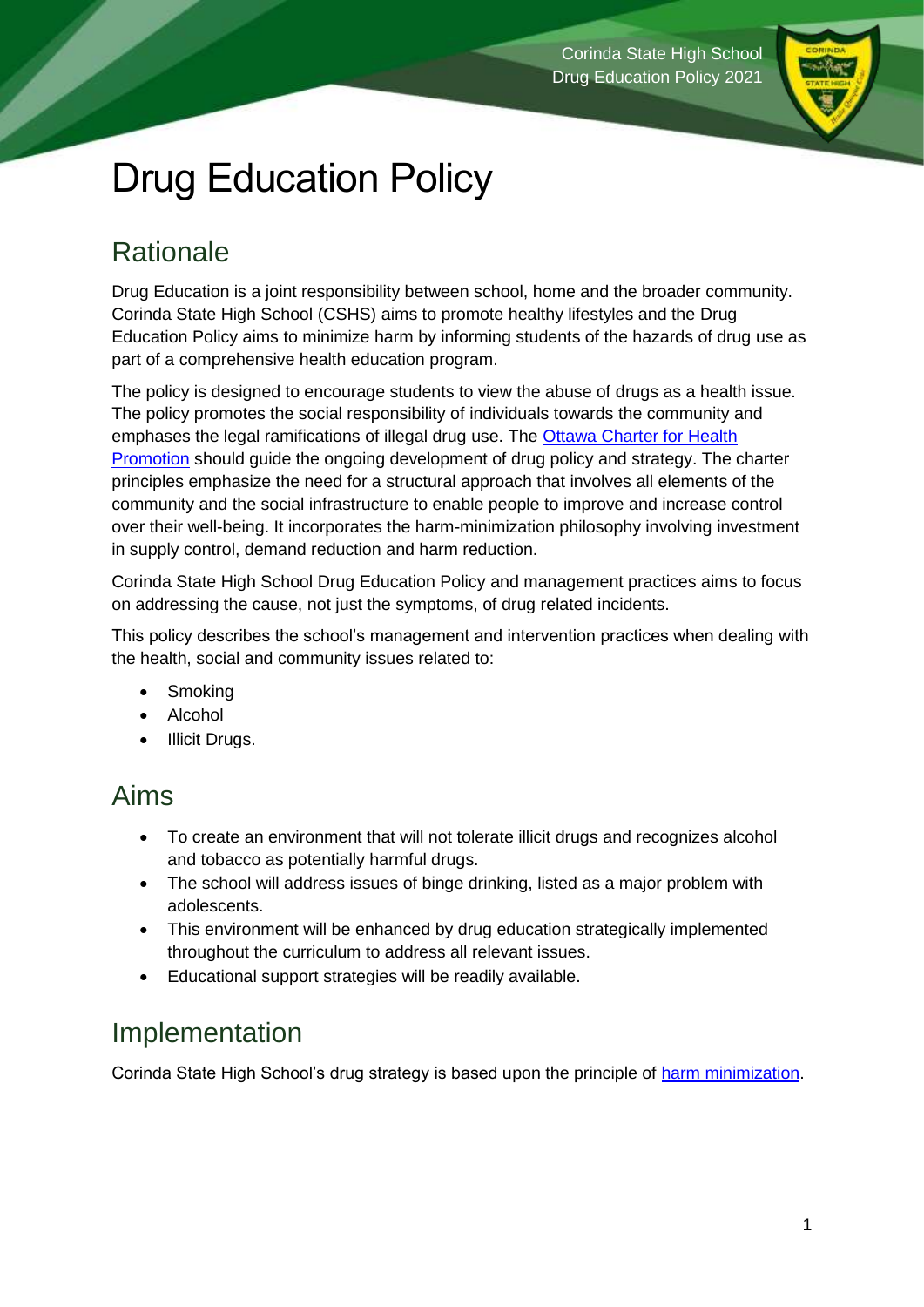

# <span id="page-1-0"></span>Harm Minimisation

The Queensland Government endorses harm minimization as the fundamental principle governing Australia's development of policies and programs to address the negative impact of legal and illicit drugs on our society. Supporting an individual's right to become abstinent, or to not use drugs unlawfully, is a significant component of any approach. Harm minimization approaches aim to maintain open communication about drug use with people currently using them. (*Beyond a Quick Fix – Queensland Drug Strategic Framework 1999 – 2004*).

Harm minimization accepts that, despite our best efforts, some young people will choose to use drugs, even some illicit drugs. It does not mean that we, as individuals, or as a system condone that use.

Within this context however, it should be made clear to students that unlawful drug use and possession of drugs at school is not acceptable. Harm minimization does not necessarily mean approval of drug use or support for legislation. It is an approach that 'aims to reduce the adverse health, social and economic consequences of alcohol and other drugs by minimizing or limiting the harms and hazards of drug use for both the community and the individual without necessarily eliminating use'. (*CS-10 Drug Education in Schools, Department of Education Manual, 2001*).

# Objectives of strategy

#### *Developing a Health School Policy and Guidelines*

- To provide guidelines on what is acceptable and unacceptable behaviour within the school community in relation to drugs.
- To demonstrate the school's commitment to promoting the health of its staff, pupils and the community it serves.
- To provide a safe environment through the promotion of a drug free and smoke free environment.
- To eliminate drug possession.
- Developing personal skills
- To develop the notion of 'total control' or '100% in control' in students. Students can determine their health and the health of the community.
- To promote the concept of 'prevention is better than cure'. Students will develop decision making skills to apply when confronted with drug related issues.
- To promote harm minimization as a process of decision making with the purpose of reducing risk.
- To increase individual skills through knowledge and awareness of information providers and support services and resources within the school and the community.
- To instil awareness of the law and legal consequences for being in possession / selling illicit drugs.
- To explore health issues related to teenage behaviour such as binge drinking.
- To promote programs and alternatives aimed at stress management, coping with failure, relationships, and developing resilience in the students.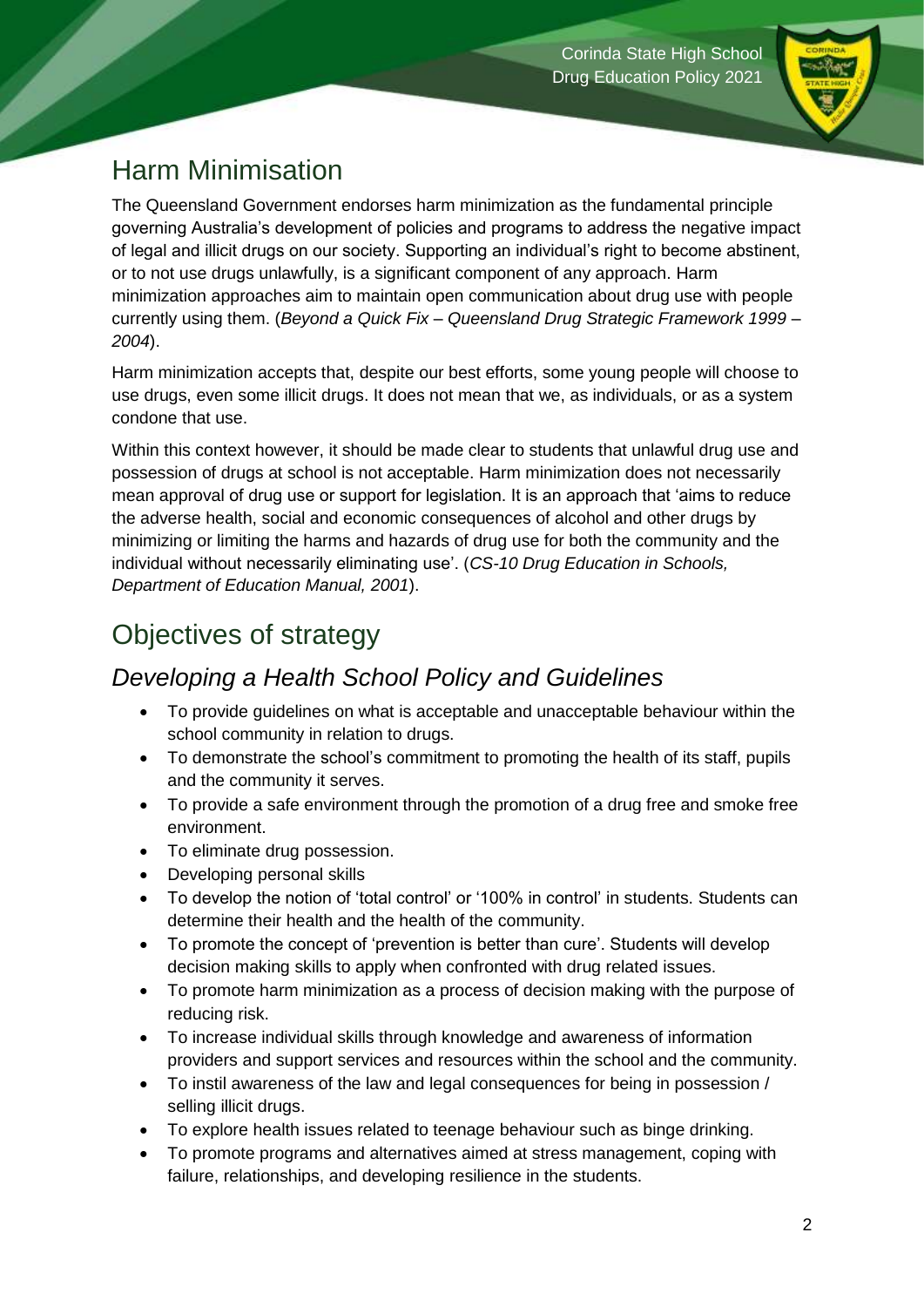

#### *Creating a Supportive Environment and Management Practices*

- To be vigilant in the monitoring of students within the school in relation to drug use.
- To identify students with drug related problems and encourage them to seek help.
- Set up support services within the school school based nurse, year level coordinators, form teachers, chaplain.
- To apply the consequences consistently and fairly to students identified as users or suppliers.
- To develop a supportive environment whereby students show concern about the welfare of their peers and adopt a responsible attitude to sharing information relating to drug use.

#### *Strengthening Community Action*

- To establish working partnerships with community agencies.
- To involve parents and community in information sharing evening to discuss adolescent issues relating to potential harms such as binge drinking.

### Prevention is vital

- Prevent the uptake of illegal drugs.
- Delay the uptake of drug use.
- Increase the positive alternatives to drug use.
- Foster a community that is supportive.
- Provide educational environments that are supportive and inclusive for young people.
- Increase community understanding of drugs.

#### Staff responsibilities

- Inform students of health consequences.
- Advise students of policy.
- Provide students with information regarding where they can access information and support structures in the school.
- Be vigilant of student behaviour.
- Act as a role model.